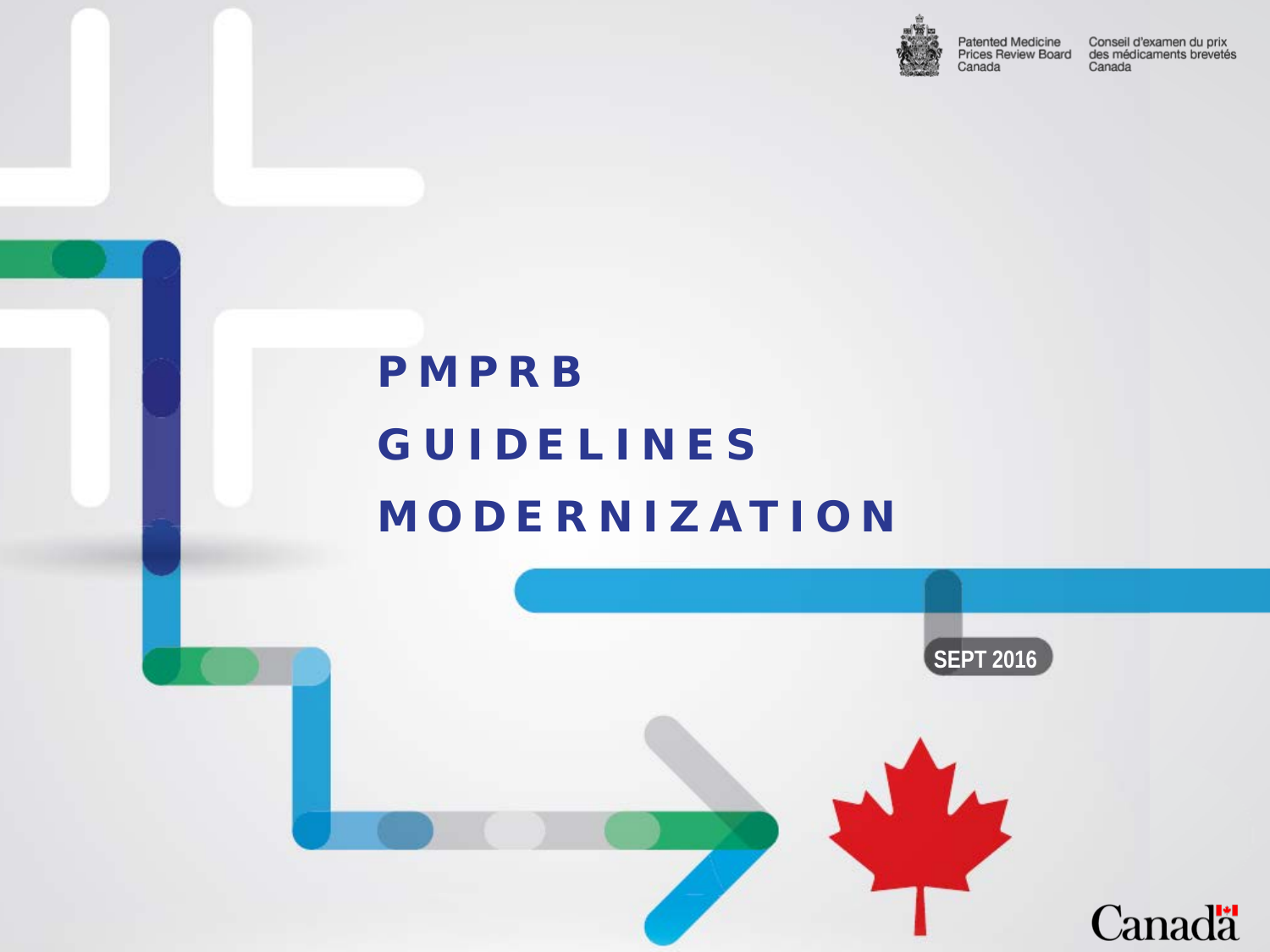

### Strategic Plan 2015-2018

High patented drug prices and record low pharmaceutical R&D in Canada have rise to public questioning of the effectiveness of the PMPRB. Accordingly, in 2014 the PMPRB initiated a year-long strategic planning<br>process to chart a fresh course for the next quarter century.

Accordingly, strategic Plan 2015-2018 was published in December 2015. It identified four strategic objectives, as well as a new vision and mission for the organization.

- 1. Consumer-focused regulation and<br>
reporting<br>
2. Framework modernization<br>
3. Strategic partnerships and public
- 
- Strategic partnerships and public awareness
- 4. Employee engagement

Much of our activities over the past year have been in response to the adoption of these objectives.

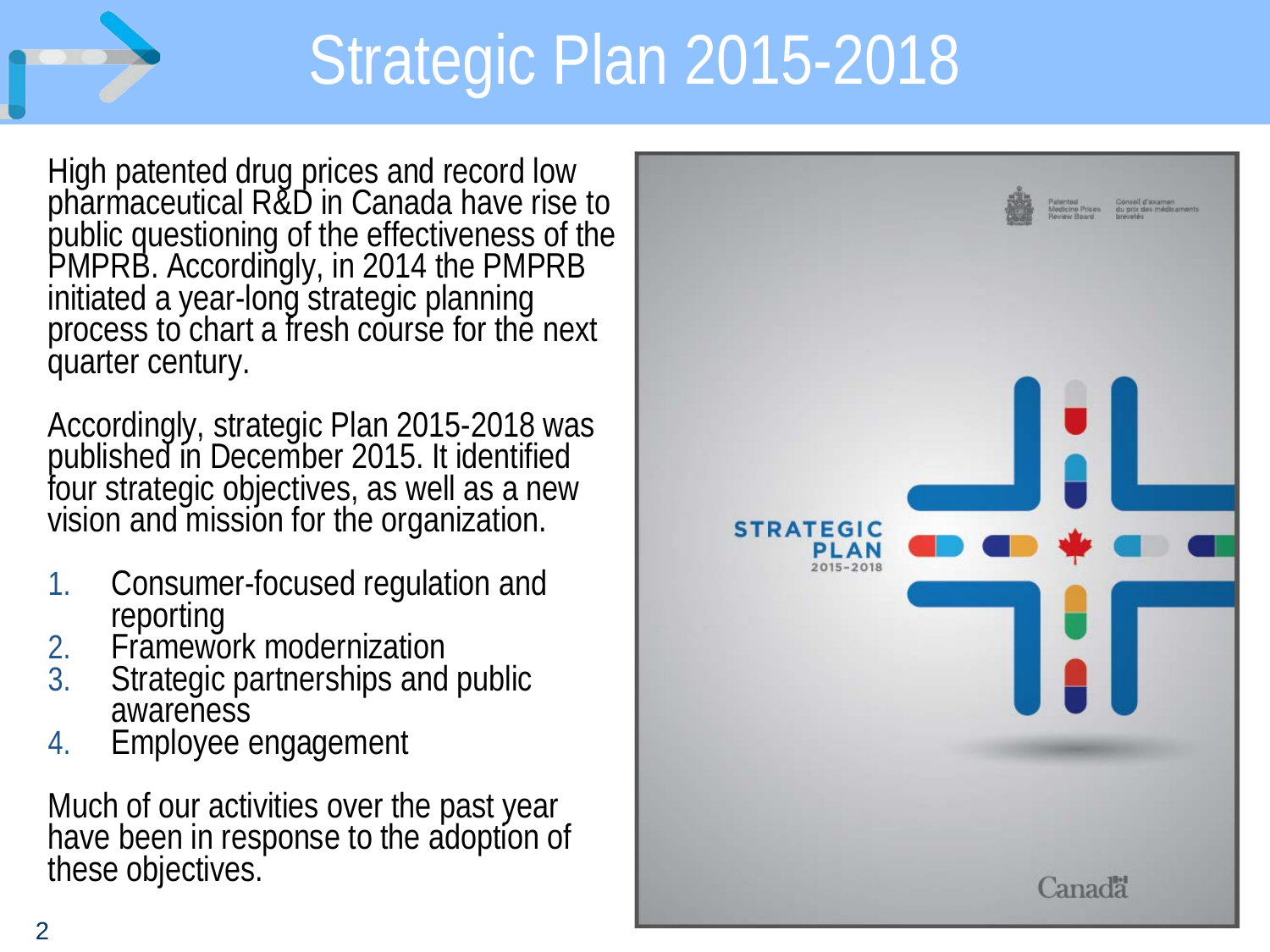

### PMPRB Vision

### **Vision**

• A sustainable pharmaceutical system where payers have the information they need to make smart reimbursement choices and Canadians have access to patented drugs at affordable prices.

### **Mission Statement**

- We are a respected public agency that makes a unique and valued contribution to sustainable spending on pharmaceuticals in Canada by:
	- Providing stakeholders with price, cost and utilization information to help them make timely and knowledgeable drug pricing, purchasing and reimbursement decisions
	- Acting as an effective check on the patent rights of pharmaceutical manufacturers through the responsible and efficient use of its consumer protection powers.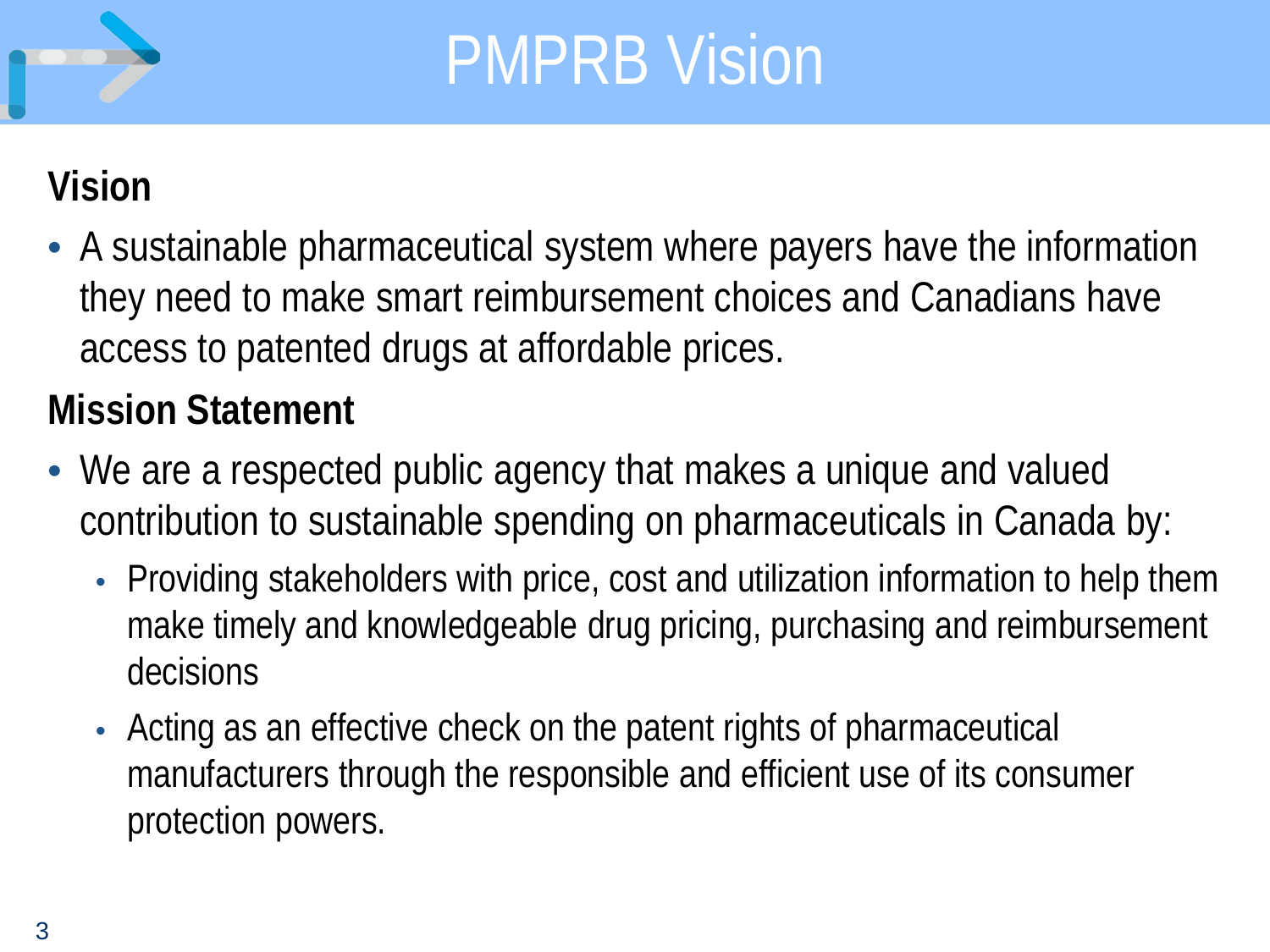# PMPRB Regulatory Framework

The PMPRB's legal authority is derived from three primary sources:

- *Patent Act*: establishes the PMPRB with a mandate to regulate the prices of patented medicines sold in Canada to ensure that they are not excessive; and to report to Parliament annually through the Minister of Health. The PMPRB operates within sections 79 to 103 of the Act.
- Patented Medicines Regulations: specify the information patentees must provide and the countries for comparison*.*
- Compendium of Policies, Guidelines and Procedures: articulate the core administrative concepts which give effect to the PMPRB's consumer protection mandate.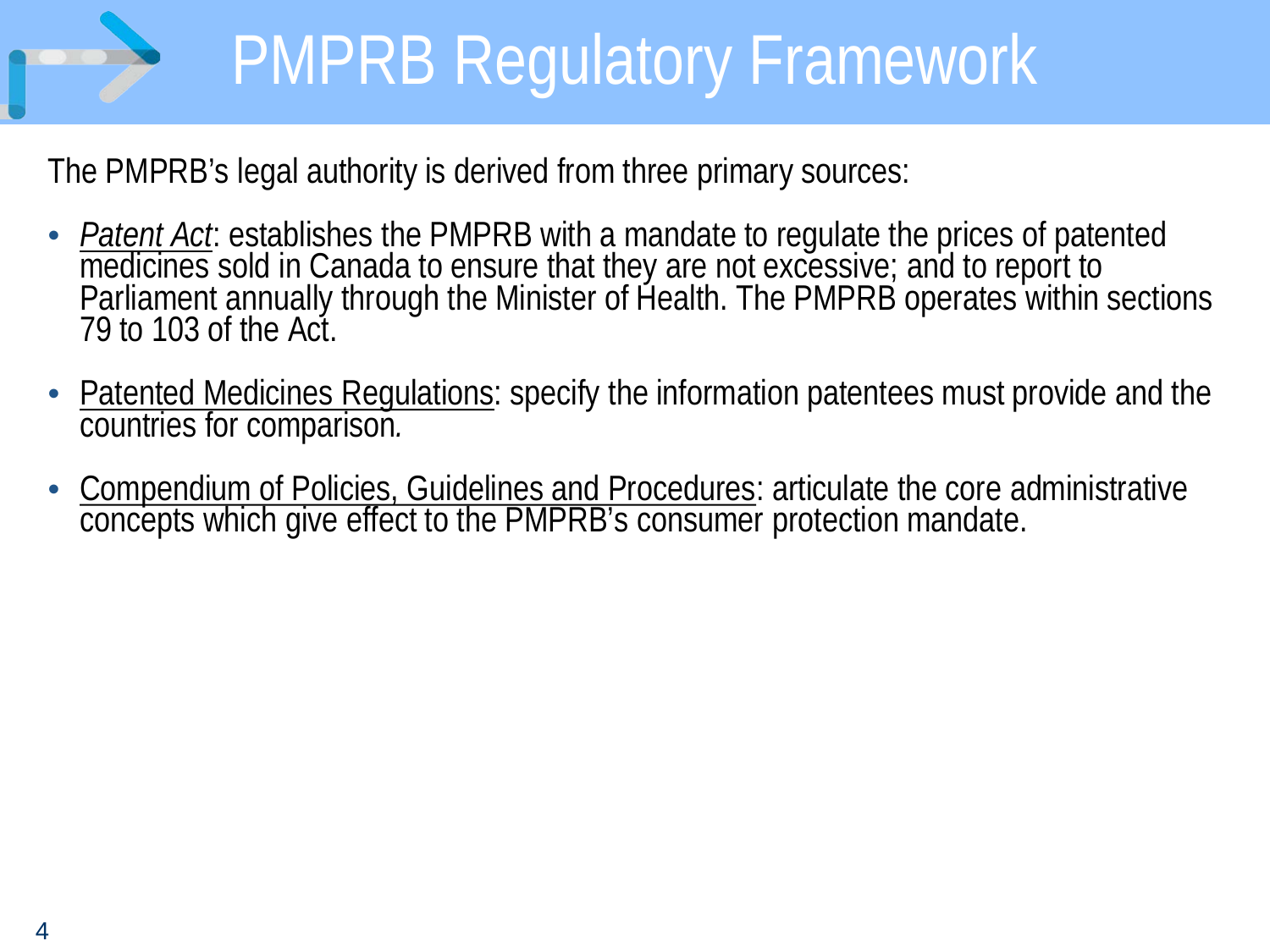## Regulatory Environment in 1987

At the time of the PMPRB's creation, little was known about the relationship between price, intellectual property (IP) protection and R&D investment.

Efforts by public and private payers to control prescription drug costs were in their relative infancy, including the concept of "international reference pricing" (i.e. benchmarking prices<br>in one country to prices in other countries).

Industry R&D efforts were focused on bringing medicines to market which treated the most common diseases and conditions, such as high cholesterol, high blood pressure and<br>depression, and which were generally priced within reach of consumers and payers

Official "list" prices for medicines approximated the true price paid in the market and did not vary significantly between different types of payers (e.g. public vs. private).

Finally, the government believed pharmaceutical companies would generally seek to avoid abusing their newly strengthened patent rights out of consideration for the political capital<br>that had been spent securing passage of the underlying legislation.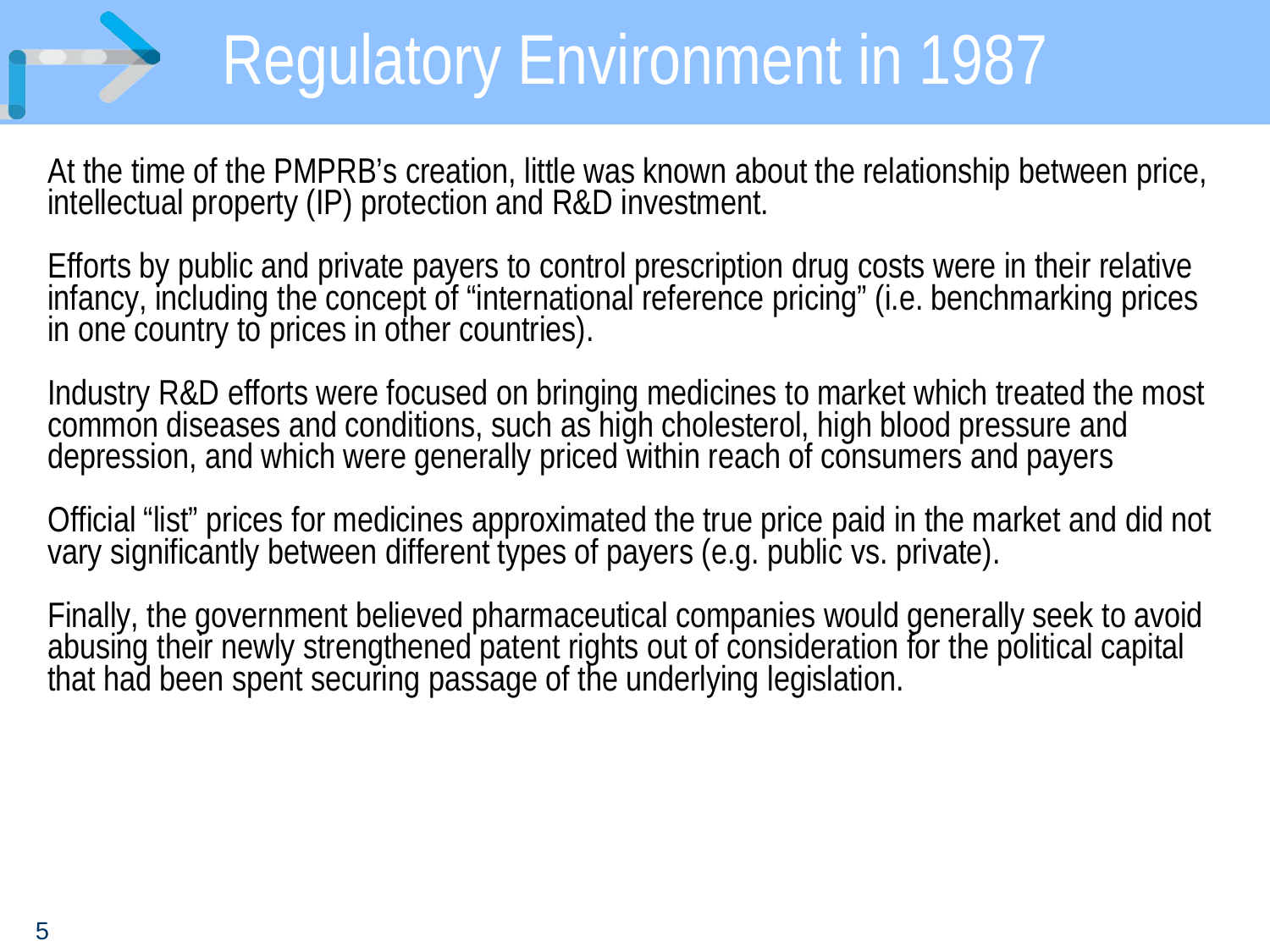

In 2015 total sales had highest growth rate in more than 10 years.

#### TABLE 7. Sales of Patented Drug Products, 1990-2015

|             | <b>PATENTED DRUG PRODUCTS</b> |                   | <b>SALES OF PATENTED DRUG PRODUCTS</b> |  |
|-------------|-------------------------------|-------------------|----------------------------------------|--|
| <b>YEAR</b> | <b>SALES (\$BILLIONS)</b>     | <b>CHANGE (%)</b> | AS A SHARE OF ALL DRUG SALES (%)*      |  |
| 2015        | 15.2                          | 9.5               | 61.8                                   |  |
| 2014        | 13.8                          | 3.1               | 59.9                                   |  |
| 2013        | 13.4                          | 4.2               | 60.7                                   |  |
| 2012        | 12.9                          | 0.1               | 59.2                                   |  |
| 2011        | 12.9                          | 3.5               | 58.3                                   |  |
| 2010        | 12.4                          | $-4.3$            | 55.8                                   |  |
| 2009        | 13.0                          | 2.9               | 59.6                                   |  |
| 2008        | 12.6                          | 4.6               | 61.7                                   |  |
| 2007        | 12.1                          | 3.2               | 63.2                                   |  |
| 2006        | 11.7                          | 7.4               | 67.8                                   |  |
| 2005        | 10.9                          | 4.2               | 70.6                                   |  |
| 2004        | 10.5                          | 7.8               | 72.2                                   |  |
| 2003        | 9.7                           | 9.0               | 72.7                                   |  |
| 2002        | 8.9                           | 17.5              | 67.4                                   |  |
| 2001        | 7.6                           | 18.9              | 65.0                                   |  |
| 2000        | 6.3                           | 16.7              | 63.0                                   |  |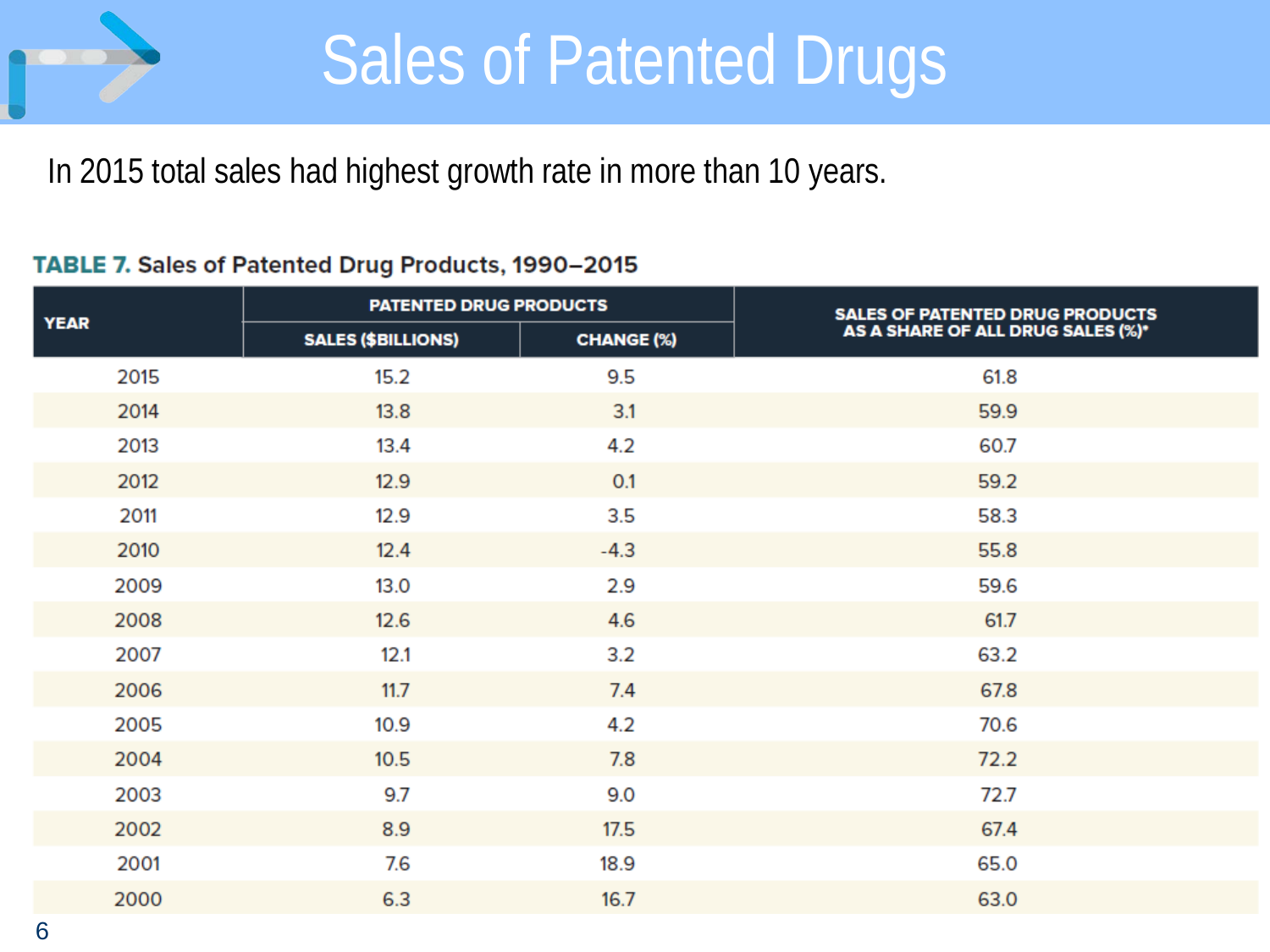

### OECD Comparisons

#### FIGURE 10. Average Foreign-to-Canadian Price Ratios, Patented Drugs, OECD, 2015

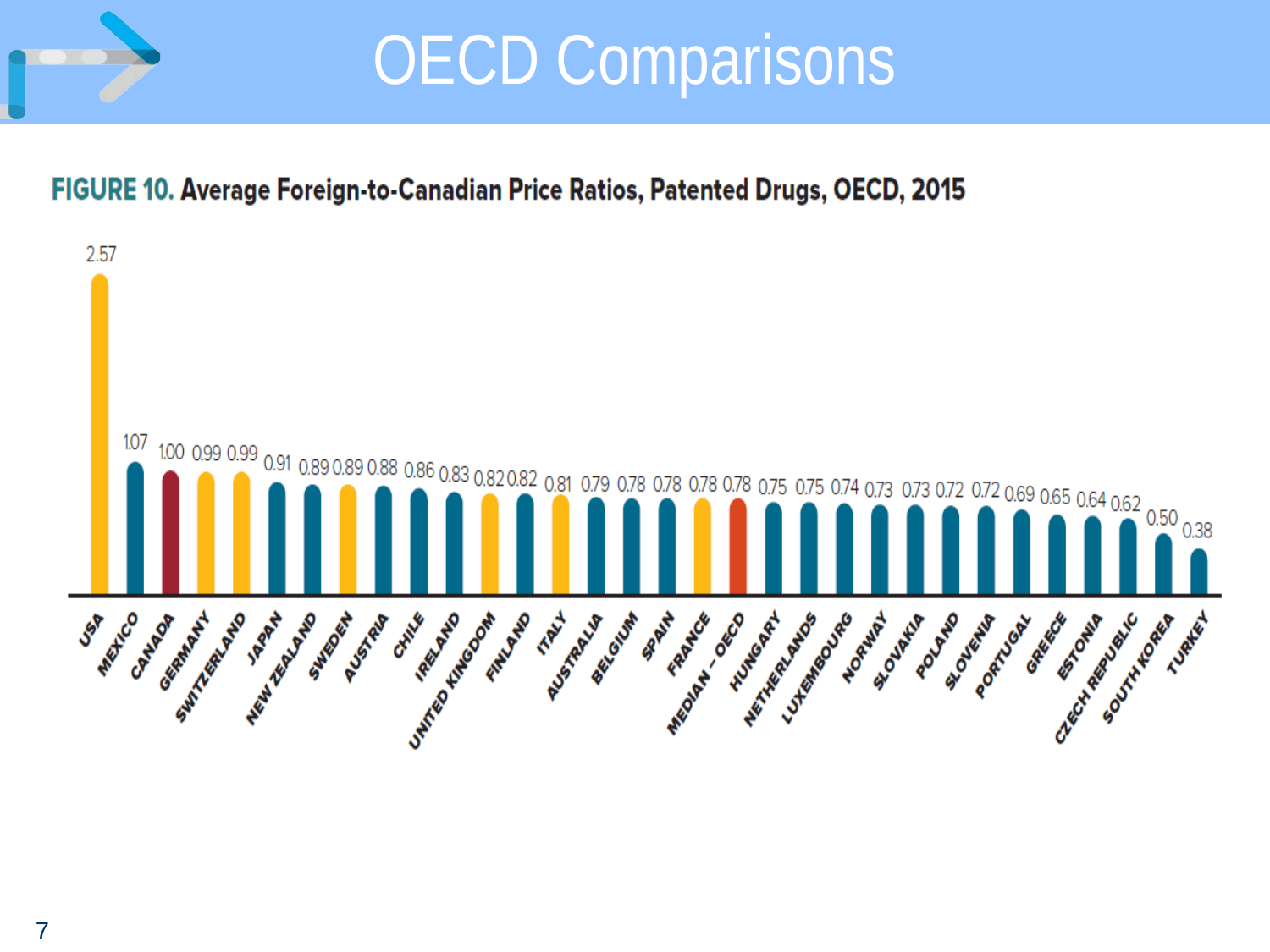### Drug Expenditure in Canada

One way to examine this issue in a way that limits the influence of exchange rates is to focus on local currency drug expenditure over time.

|             | 2013 (%) | Drug Expenditures/GDP Drug Expenditures/GDP<br>2005(%) | GDP 2005-2013 (%) | <b>Drug Spending Per</b><br>Capita (\$US PPP) |
|-------------|----------|--------------------------------------------------------|-------------------|-----------------------------------------------|
| Canada      | 1.78     | 1.64                                                   | 33.3              | 761                                           |
| France      | 1.65     | 1.79                                                   | 34.6              | 622                                           |
| Germany     | 1.55     | 1.58                                                   | 36.7              | 678                                           |
| Italy       | 1.63     | 1.70                                                   | 25.1              | 572                                           |
| Sweden      | 1.11     | 1.15                                                   | 39.6              | 496                                           |
| Switzerland | 1.22     | 1.09                                                   | 64.9              | 696                                           |
| <b>UK</b>   | 1.04     | 1.00                                                   | 19.9              | 367                                           |
| <b>USA</b>  | 1.95     | 1.88                                                   | 27.3              | 1034                                          |

With the most recent data available, Canada has the second highest drug expenditure as a share of GDP in the PMPRB7 (behind only the US). Though Canada's GDP growth over that period is average, Canada has one of the highest increases in drug expenditure as a share of GDP over that same period.

This has resulted in Canada having the 2<sup>nd</sup> highest drug spending per capita among the PMPRB7.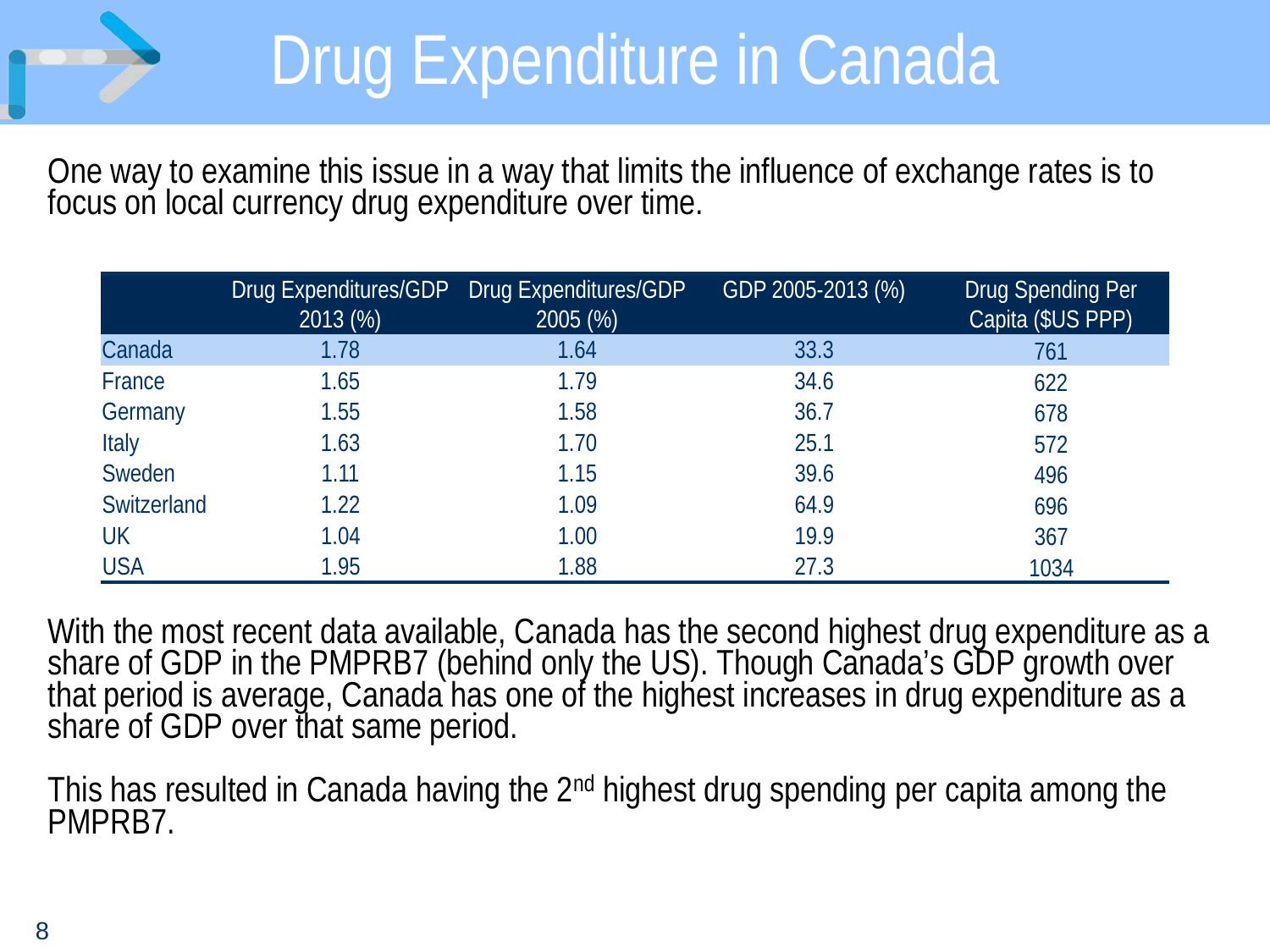# **Sharp increase in public drug plan costs in 2015/16…**

**Annual rates of change in drug expenditures, select public drug plans, 2011/12 to 2015/16** 



\*Estimate

Data source: National Prescription Drug Utilization Information System Database, Canadian Institute for Health Information.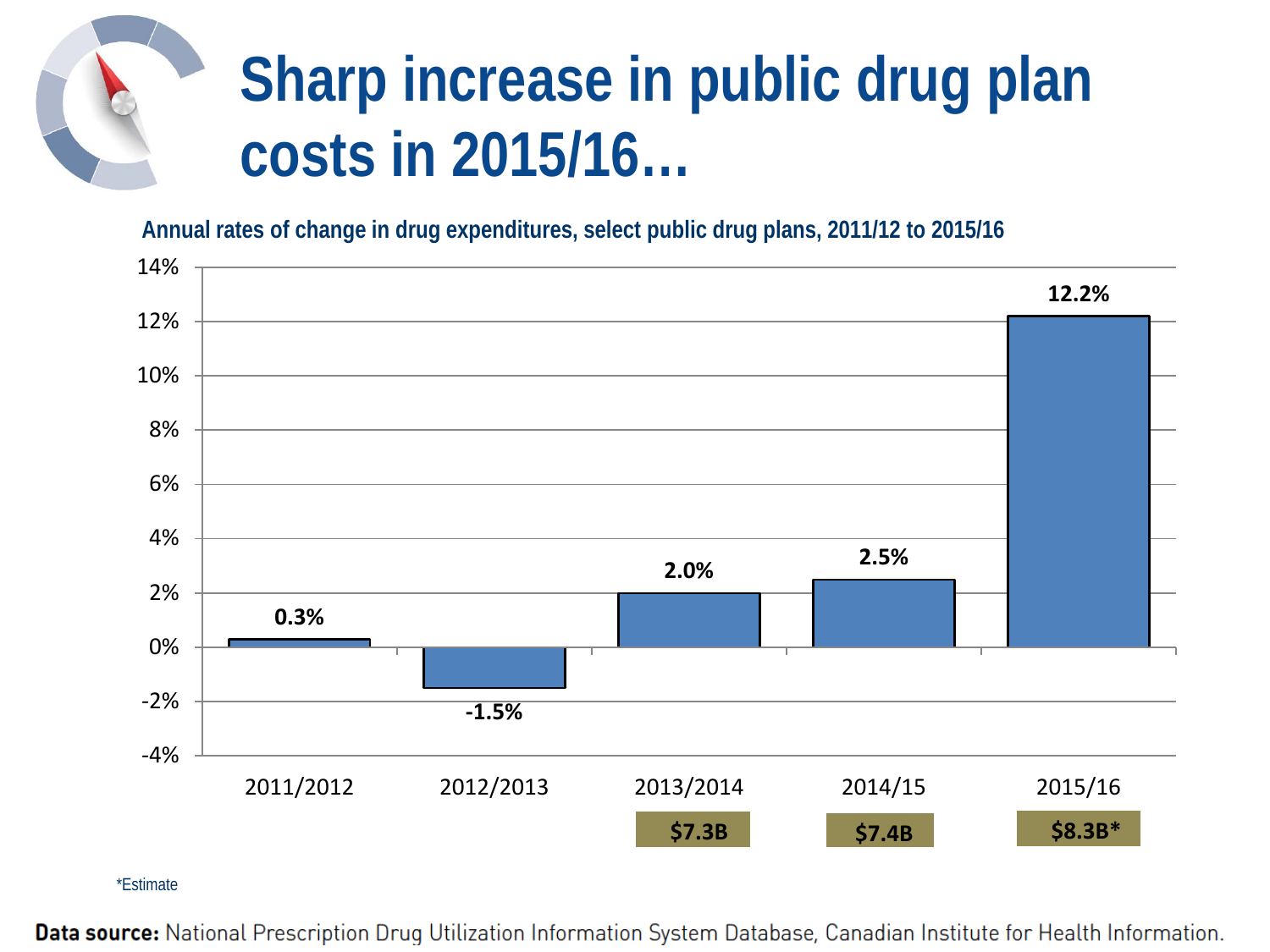# **Public Plans**

### **C***osts double for high-cost drugs in 2015/16*

Annual rates of change in drug costs by market segment, NPDUIS public drug plans, 2014/15 to 2015/16



10

Data source: National Prescription Drug Utilization Information System Database, Canadian Institute for Health Information.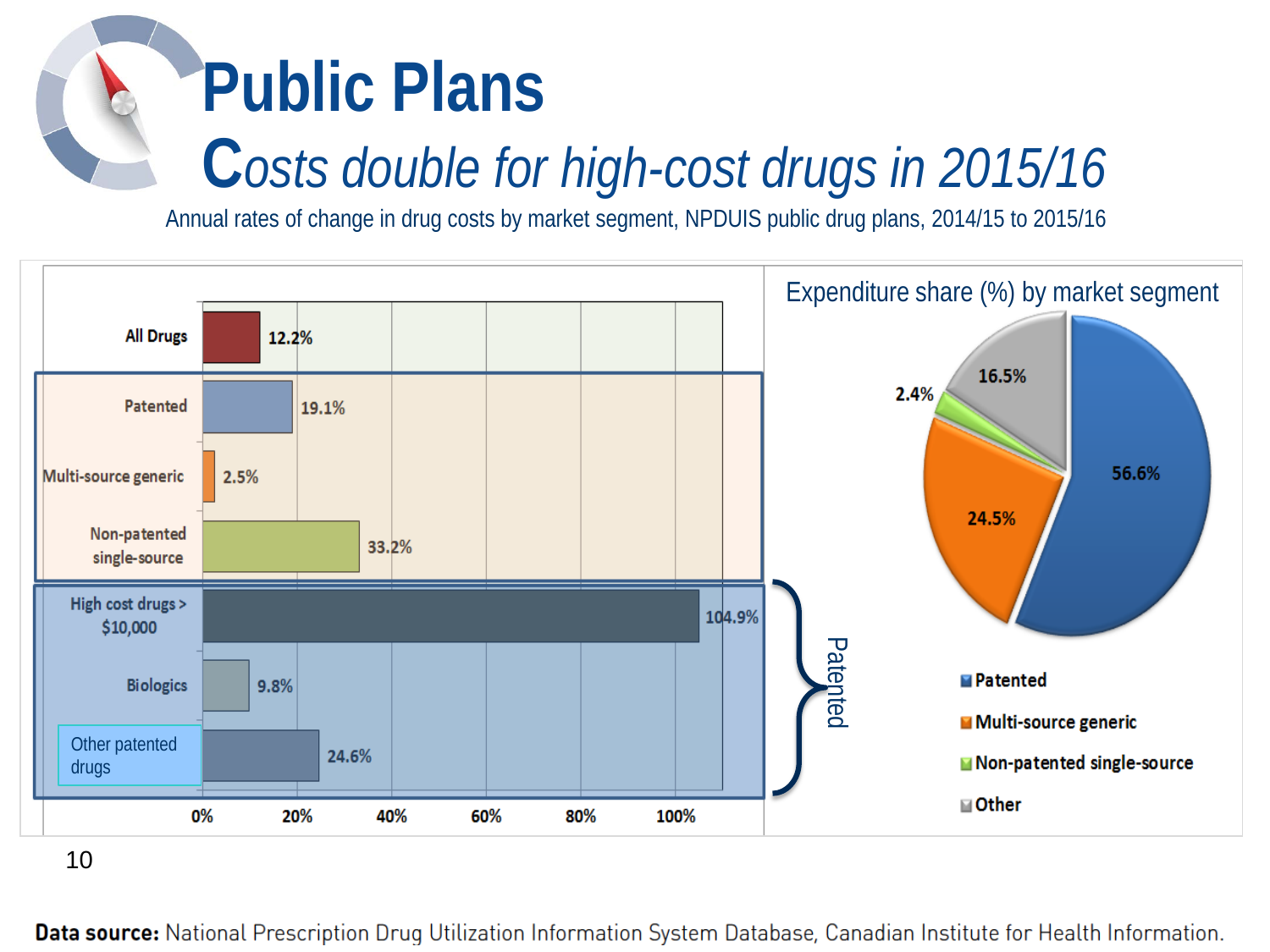# **Cost drivers in public plans**

*....drug mix dominates, gradual decline in price effects*



11

#### Data source: National Prescription Drug Utilization Information System Database, Canadian Institute for Health Information.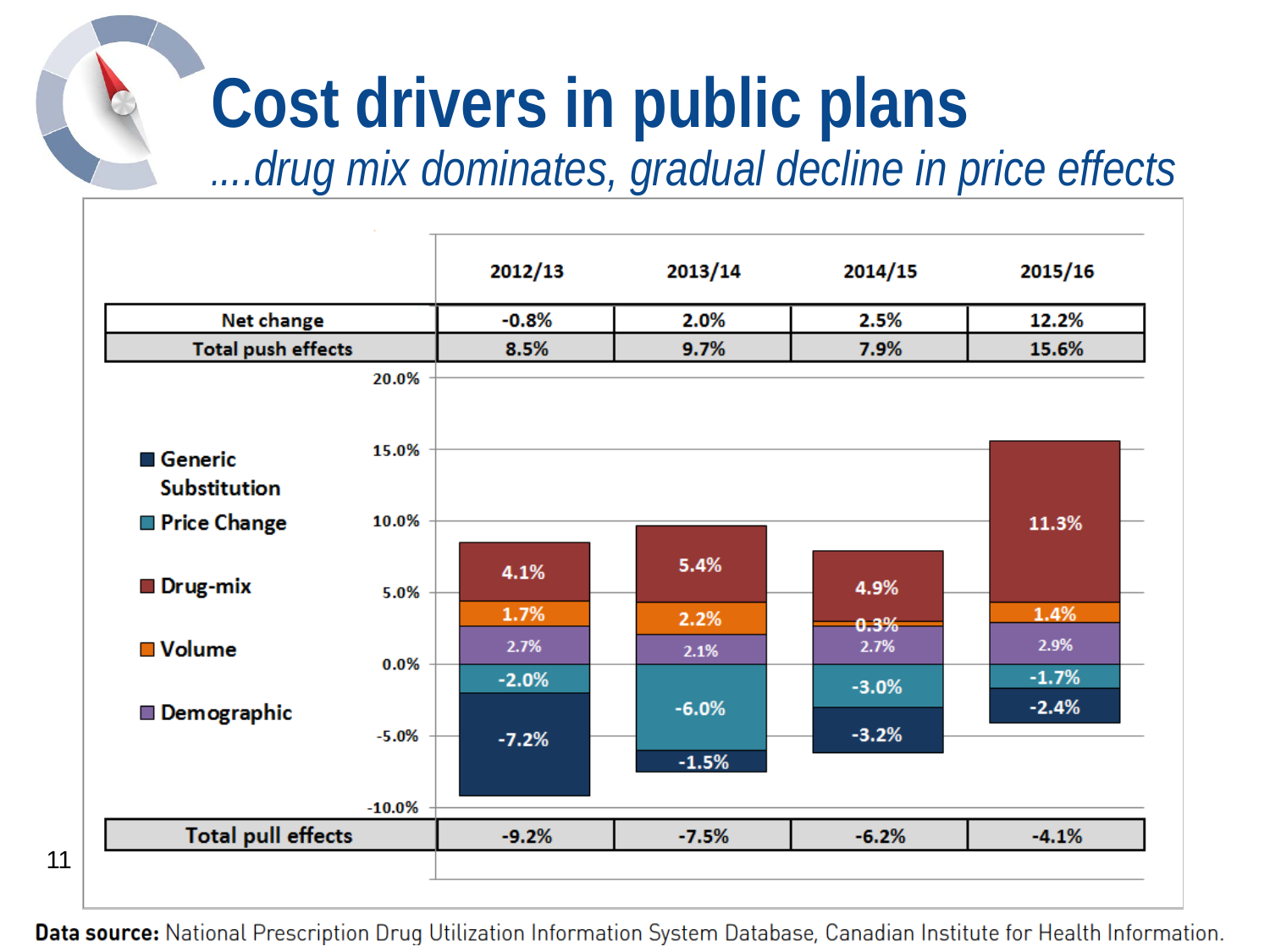

### Policy Ecosystem

"The Panel therefore recommends that the federal government review and strengthen the PMPRB... so as to ensure that the Board will provide more effective consumer protection against high patented drug prices."

Report of the Advisory Panel on Healthcare Innovation 2015

"We will also develop a pan-Canadian collaboration on health innovation, and will improve<br>access to necessary prescription medications. We will join with provincial and territorial governments to buy drugs in bulk, reducing the cost Canadian governments pay for these drugs, and making them more affordable for Canadians.″

#### *Liberal Platform 2015*

"[I]mprove access to necessary prescription medications. This will include joining with<br>provincial and territorial governments to buy drugs in bulk, reducing the cost Canadian governments pay for these drugs, making them more affordable for Canadians."

*Minister of Health Mandate Letter (November 2015)*

"We need to explore new ways to focus our regulatory system upon the review of drugs that<br>actually deliver a better standard of care and increase value for money. We also need to reactually deliver a better standard of care and increase value for money. We also need to re-<br>examine the role of the regulatory body whose job it is to protect Canadians from excessive brand name drug prices. And this, some of you may know, is called the Patented Medicine Prices Review Board."

*Minister of Health Jane Philpott (September 2016)*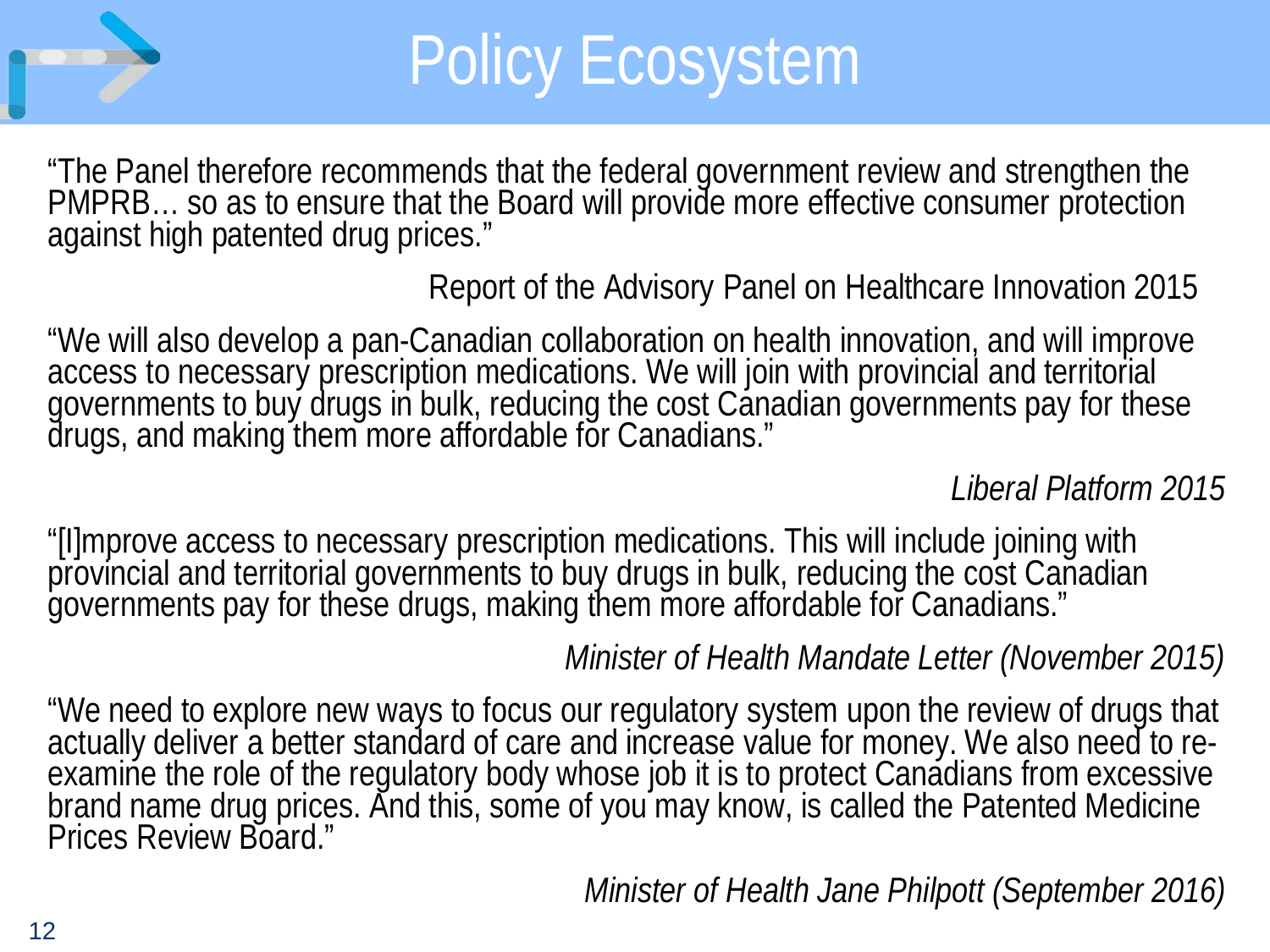### **Changes In Regulatory Environment**

Today, the empirical evidence is that high prices are not especially effective policy levers for attracting pharmaceutical R&D.

Confidential discounts off the list price have become the industry standard. In Canada, this is resulting in a growing price gap between public payers, private payers, and cash customers, who have no ability to negotiate.

The era of mass-marketed, so-called "blockbuster" medicines has evolved towards one where the most profitable return on investment is made from very high cost specialty medicines. These "nichebusters", as the most successful are often called, target less<br>common, untreated, and severe illnesses and conditions but at a price even the most well-<br>funded payers struggle to afford.

The present day reality is that the only meaningful constraints on what pharmaceutical companies can charge for their products is what the market will bear or regulators can effectively impose.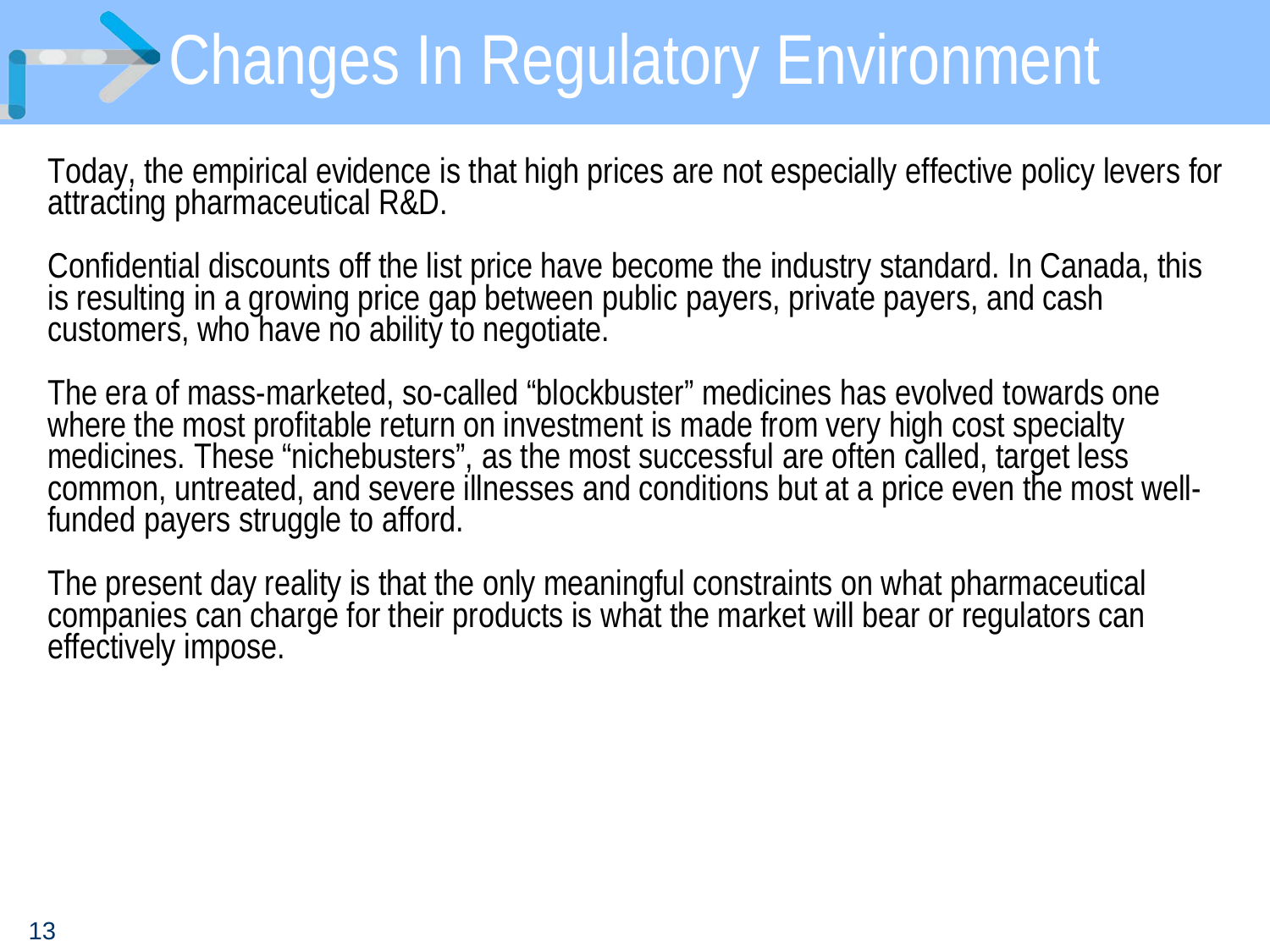

### Why Are We Consulting?

Canadian prices for patented drugs are now among the highest in the world, and R&D is near record low levels. Accordingly, the effectiveness of the PMPRB has come into question.

In order to ensure that we can effectively fulfill our consumer protection role, the Guidelines through which Board Staff operationalize the Regulations and Patent Act must be regularly brought up to date with the reality of the ever-evolving Canadian pharmaceutical landscape.

The Guidelines Discussion Paper has the following objectives:

- 1. to stimulate an informed discussion of the changes that have taken place in the PMPRB's operating environment;
- 2. to identify areas of the Guidelines that may be particularly in need of reform in light of these changes;
- 3. to encourage public participation to obtain a diverse array of viewpoints on the direction of Guideline reform; and,
- 4. to support the PMPRB in its continuing efforts to protect consumers from excessively priced patented medicines.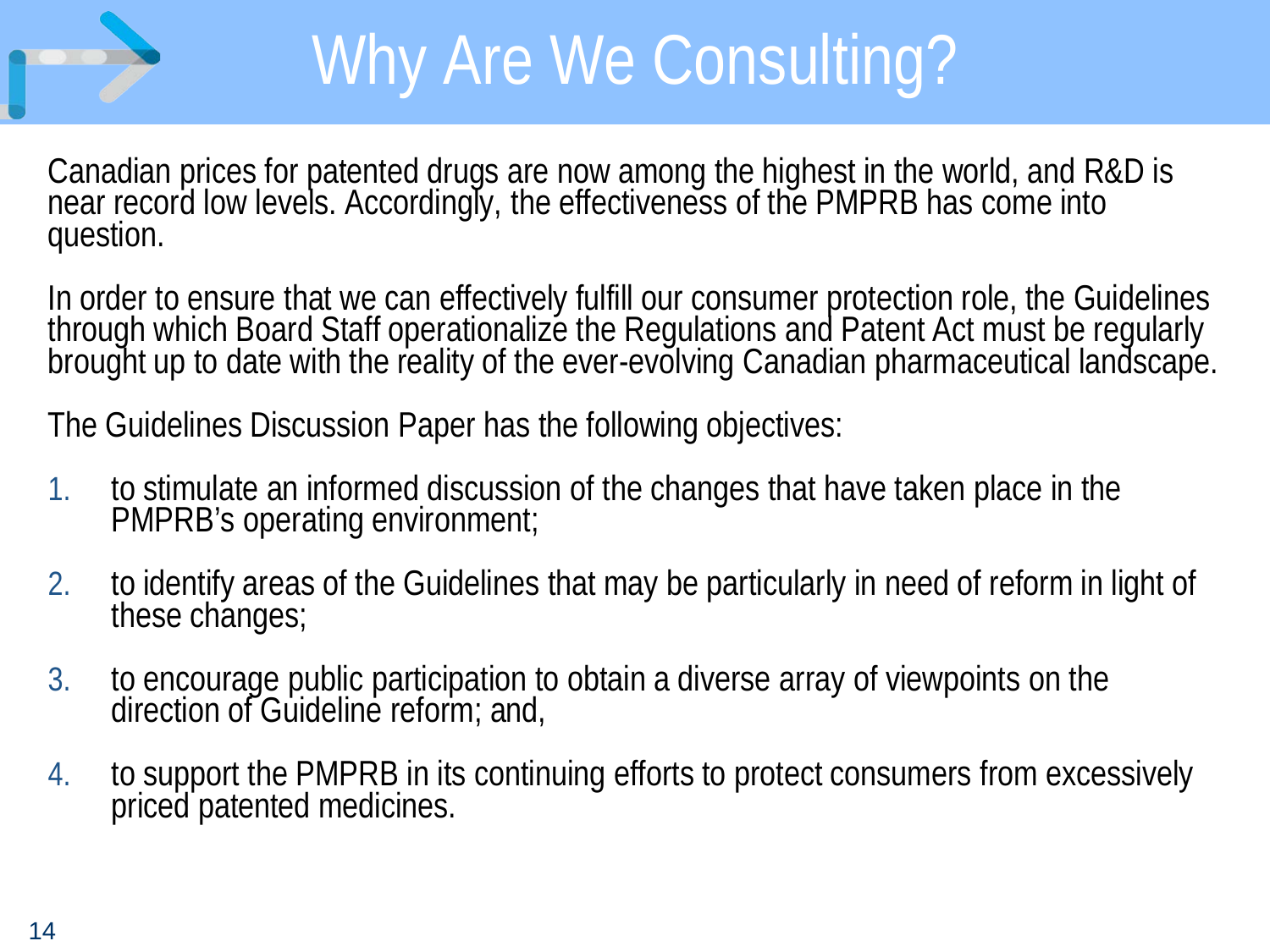

### Guidelines Modernization

An update to the Guidelines is required to ensure that they remain effective in the face of changes that have taken place since the PMPRB was created.

The following areas have been identified as potential areas of change:

- 
- 1. Therapeutic Benefit<br>2. International Price C<br>3. Domestic Price Com
- 
- 2. International Price Comparisons<br>
3. Domestic Price Comparisons Price<br>
4. Price change and the Consumer Price Index<br>
5. Frequency of Reviews<br>
6. Any Market Price Review
- 
-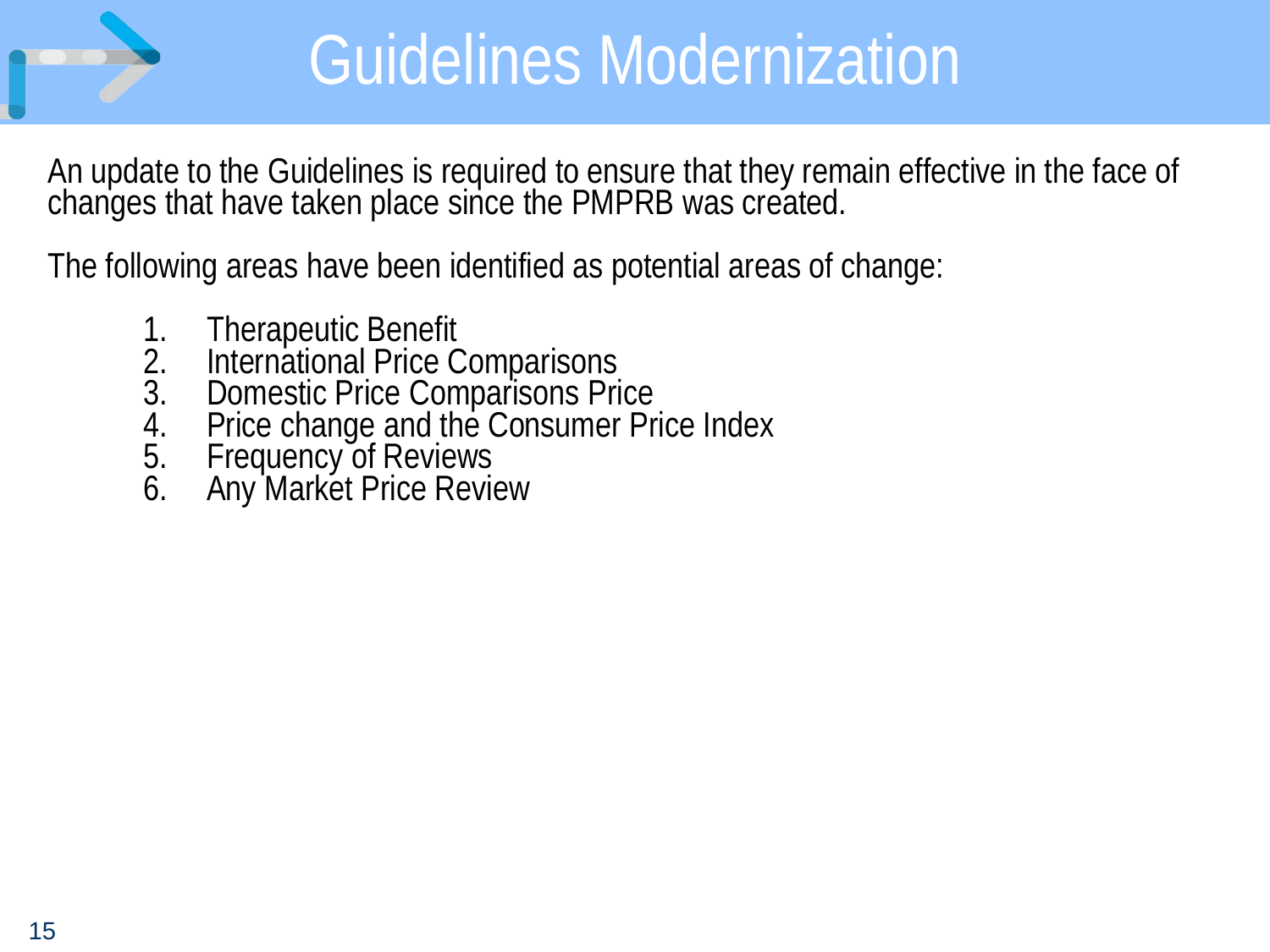

### Therapeutic Benefit

The rationale for categorizing new patented drugs based on perceived therapeutic benefit is to attempt to align price ceilings with innovation.

While this approach makes some sense from an industrial and intellectual property policy<br>perspective, it appears to conflict with recent Supreme Court jurisprudence which says that<br>the PMPRB's mandate is to "balance the mo

Categorizing drugs based on indicators of potential for abuse of statutory monopoly (rather than clinical evidence of therapeutic superiority) may be more in keeping with the Supreme<br>Court′s interpretation of the PMPRB′s purpose.

Despite the Supreme Court's reasoning and the changes in the pharmaceutical marketplace<br>described above, the PMPRB's current approach to categorizing medicines by therapeutic benefit is not geared to questions of market dynamics.

This results in undue regulatory burden on patentees and frustrates the ability of the PMPRB to prioritize its enforcement resources on cases where payers are most in need of regulatory relief.

*What alternatives to the current approach to categorize new patented medicines could be used to address the questions of high relative prices, market dynamics and affordability?*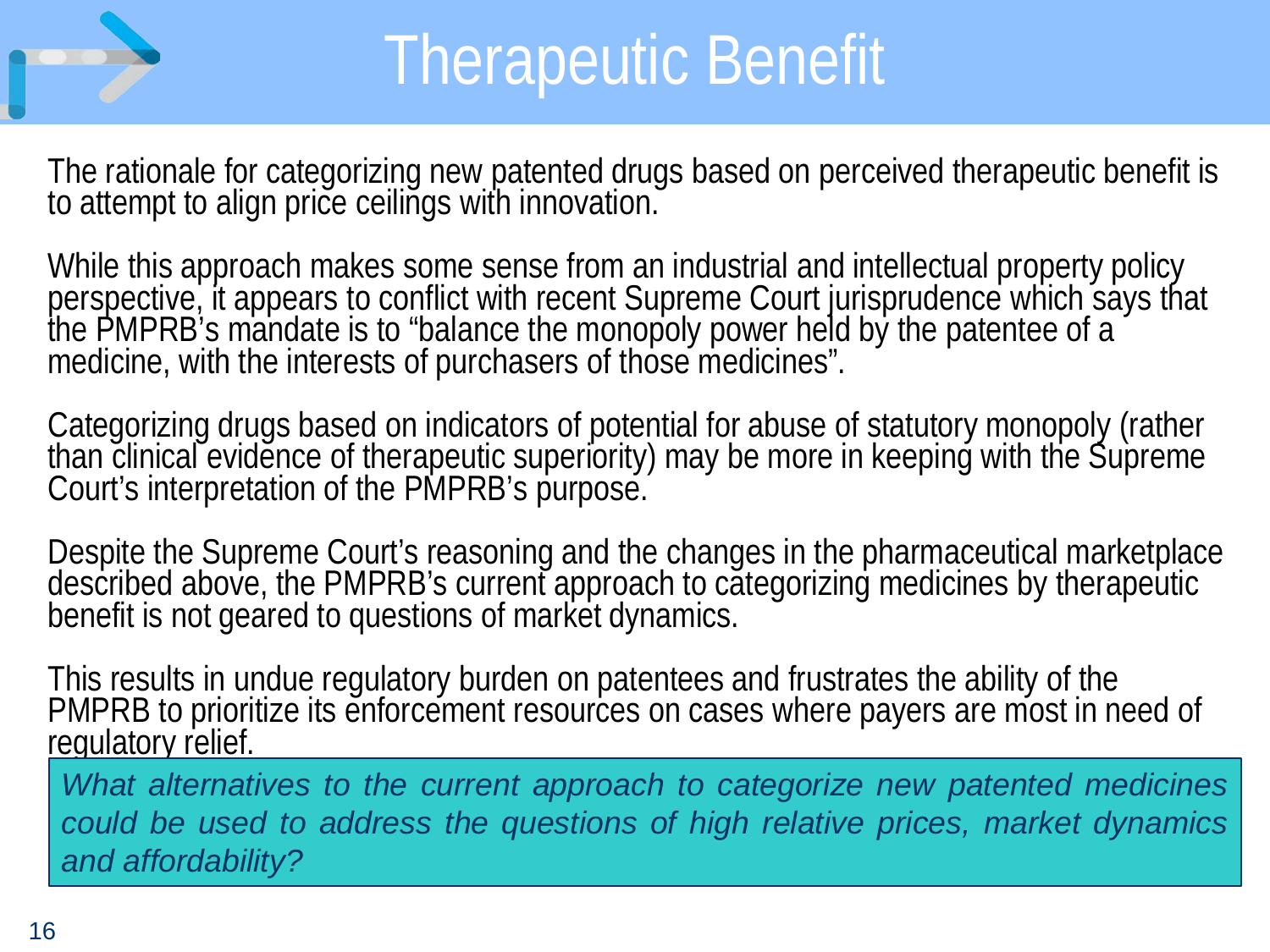## International Price Comparisons

Most wealthy countries engage in some form of international price comparison to limit drug costs, although increasingly as an adjunct to other forms of cost containment.

The PMPRB's longstanding benchmark for determining evaluating the effectiveness of our mandate is that, on average, Canadian prices should not exceed median PMPRB7 prices.

The policy rationale for practicing international price referencing should guide the discussion of how international price referencing is applied.

However, the current reality is that the actual prices being paid in European countries are below the public prices that the PMPRB is constrained to use for international comparison purposes. In 2015, Canadian prices were 28% higher than the OECD average for the same drugs.

To put this differential in perspective, there were C\$15.2 billion in sales of patented medicine products in Canada in 2015. If Canadians paid the OECD average for these medicines, consumers would have saved nearly \$3.3 billion.

*How should international prices be considered in evaluating whether the price of a patented medicine in Canada is excessive?*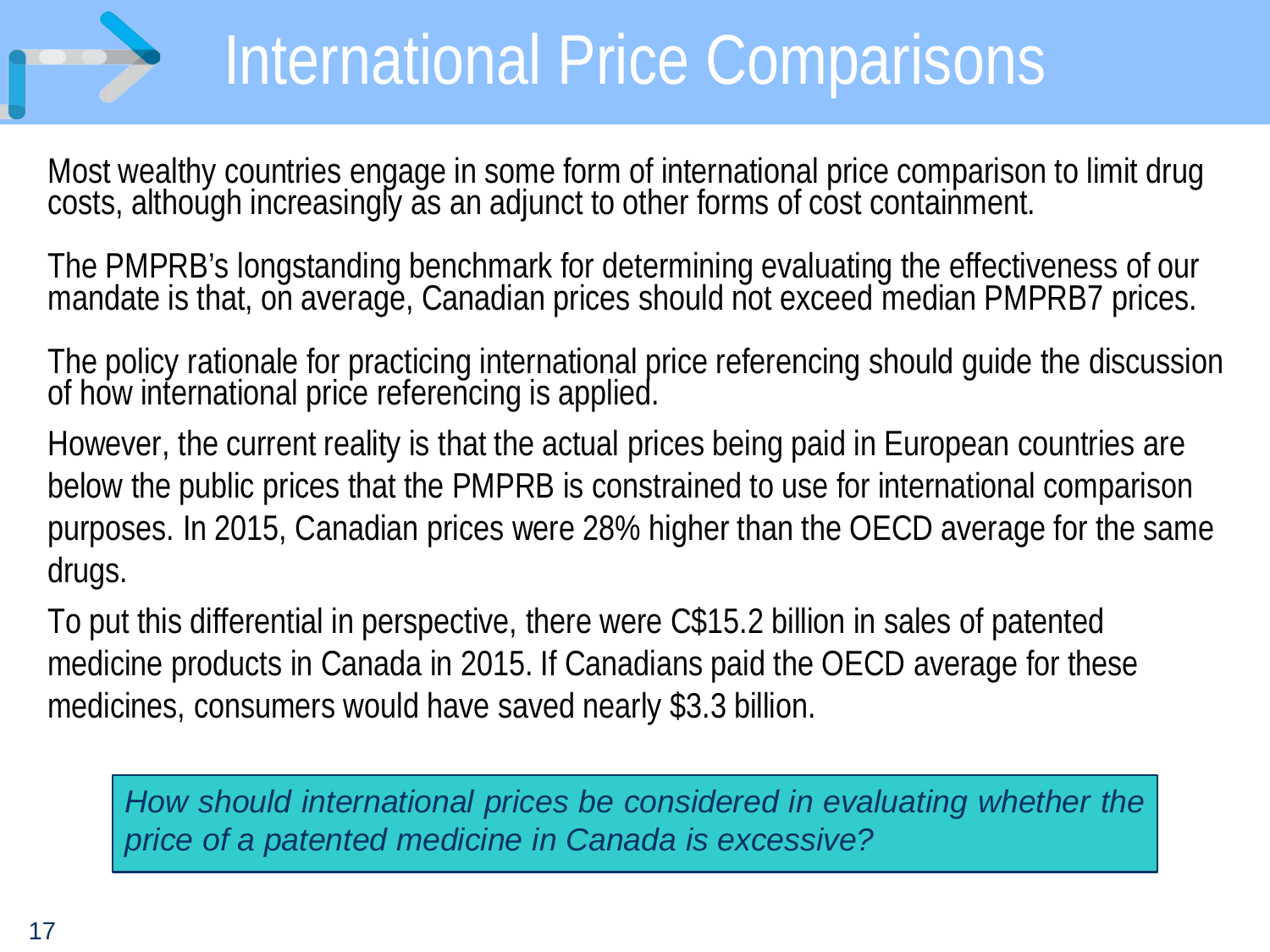

### Domestic Price Comparisons

Currently, new patented drugs that fall into the "slight or no improvement" category are permitted to price at the top of the therapeutic class. This is problematic for two reasons:

- 1. It is out of step with how many other countries regulate the pricing and reimbursement of so-called "me-too" drugs.
- 2. The prices upon which the PMPRB relies for domestic comparison purposes do not reflect confidential discounts and rebates.

If the goal of therapeutic class comparison is to protect Canadians from the risk that new medicines will raise treatment costs to excessive levels, then referencing the highest price in a therapeutic group pushes price ceilings in the wrong direction.

At the same time, the fact that me-too drugs face competition argues in favour of less regulatory oversight of this class of drugs, not more.

One solution to these competing considerations would be to introduce lower price ceilings for me-too drugs in the Guidelines at introduction, but take a more relaxed approach to<br>monitoring them on a go-forward basis having regard to the lower risk of abuse.

*How should the Guidelines reference other drugs in the same therapeutic classes for the purpose of a domestic price comparisons? Should the price be re-assessed periodically to reflect evolving market conditions?*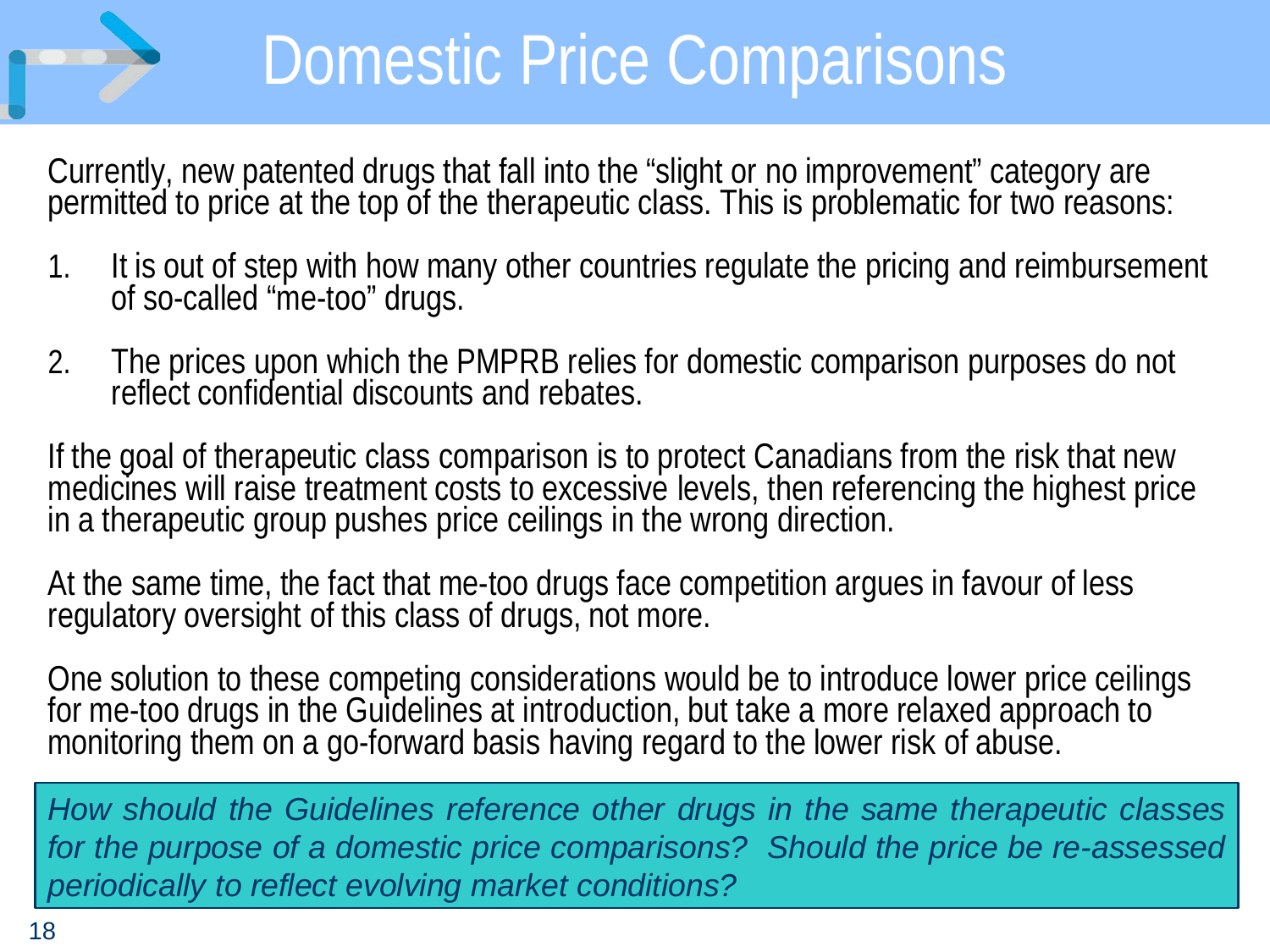

### Consumer Price Index

Every country has an interest in ensuring that pharmaceutical prices are stable and<br>predictable over time. This is reflected in the current Guidelines to the extent that patented<br>drug prices cannot increase by more than av

This practice is generally seen as achieving its goals: the average rate of change for patented pharmaceutical prices in Canada has been less than CPI since 1992.

However, other countries, such as France, Sweden and Switzerland, are more stringent, in that pharmaceutical prices either cannot increase or must decrease at specified intervals.<br>This makes sense given that, over time, both the marginal cost of producing a drug should<br>be expected to decrease and price competi

For example, between 2008 and 2014, the prices of 64% of patented medicines sold in both<br>Canada and Switzerland decreased in Switzerland but increased in Canada. This pattern is similar among the other non-US PMPRB7 comparators.

*How should the PMPRB use the consumer price index?*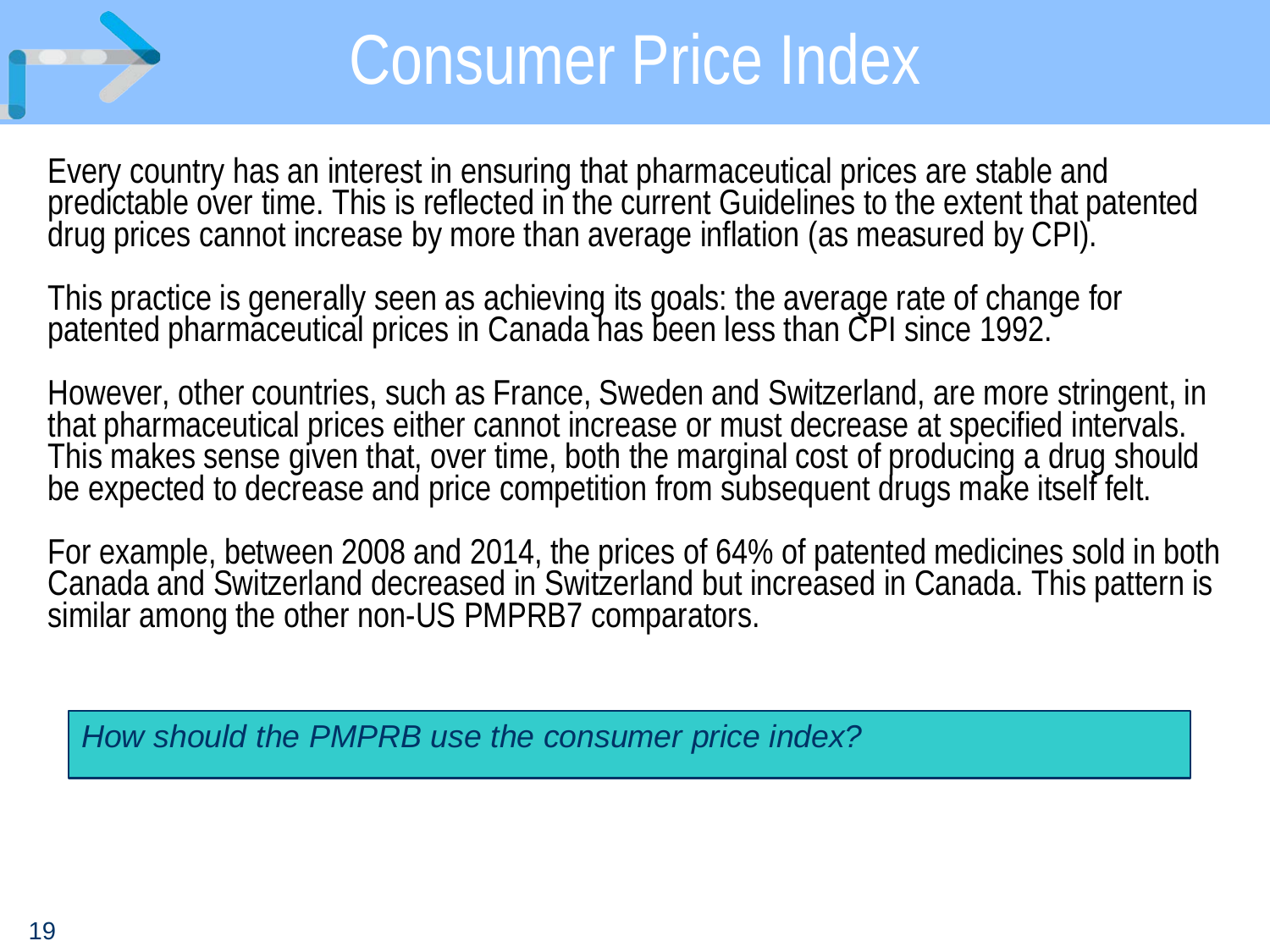

### Frequency of Reviews

The PMPRB practice of reviewing all patented medicines annually relative to CPI and against the highest international price, but only once (at introduction) relative to therapeutic<br>category is out of step with the approach in many other countries.

For instance, Switzerland completely reassesses the prices of one-third of prescription medicines every year (such that the entire portfolio is reassessed every three years). France reassesses medicines at a minimum of 2 y

It may therefore be appropriate to instantiate a more regular review of drug prices against *all* the factors in the Patent Act, triggered at a certain frequency, new indication, rapid increase in sales, or some other means.

*How often should the PMPRB review the price of a drug?*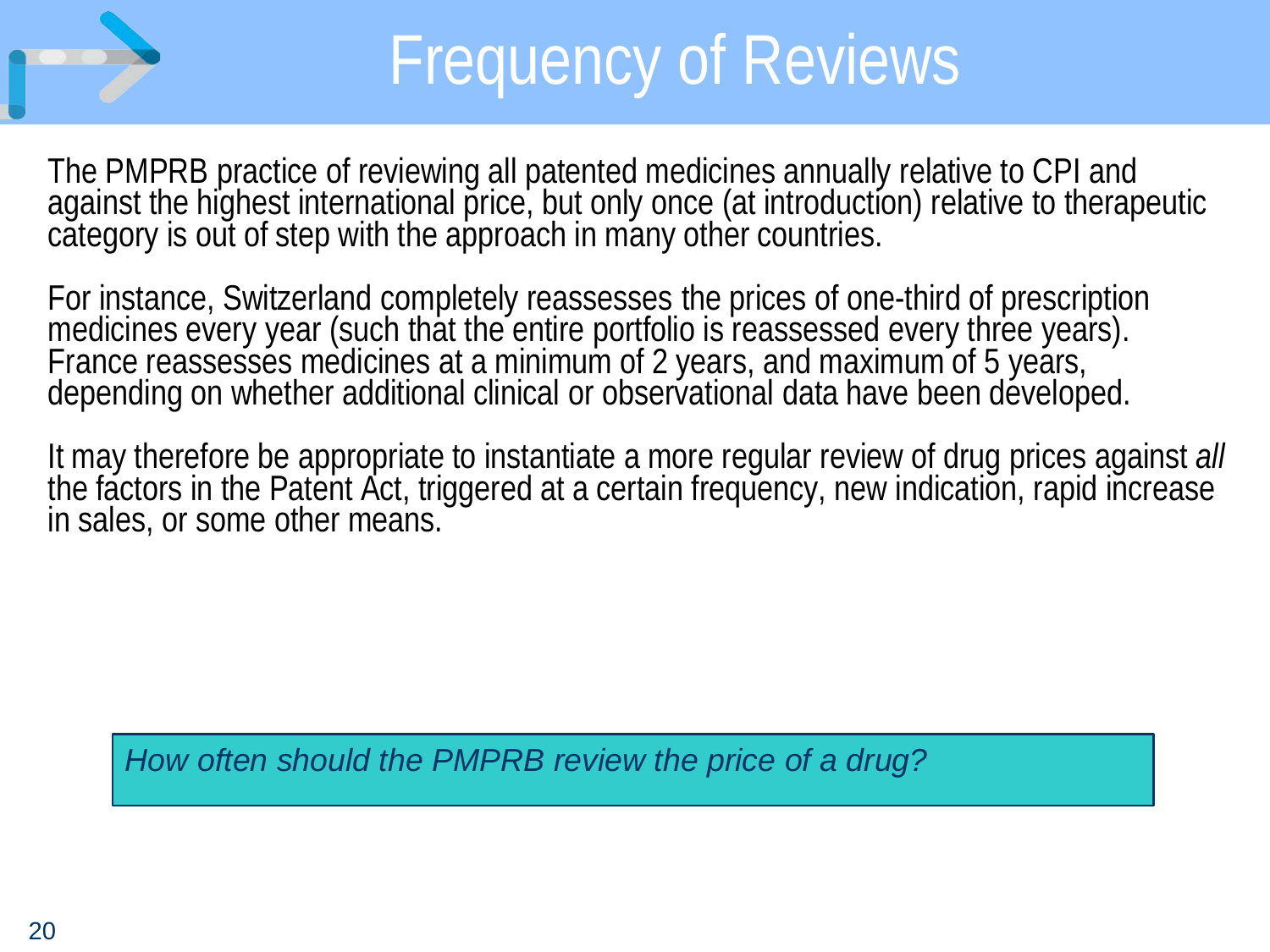### Any Market Price Review

The lack of price transparency in the Canadian pharmaceutical system allows patentees to discriminate between different classes of consumers.

The Act empowers the PMPRB to evaluate whether the price of a patented medicine is excessive "in any market" in Canada. The current Guidelines give effect to this authority by scrutinizing prices at the wholesaler, pharmac territory.

However, this is only done at introduction and in subsequent years, "any market" reviews only take place if a medicine is already under investigation.

Given that the Act contemplates an assessment of price in "any market", consideration of<br>equity between customer classes, whether by region or payer type, could play a more prominent role in determining whether the price of a patented medicine is excessive.

*How should the Guidelines treat sales to different markets and payers/consumers?*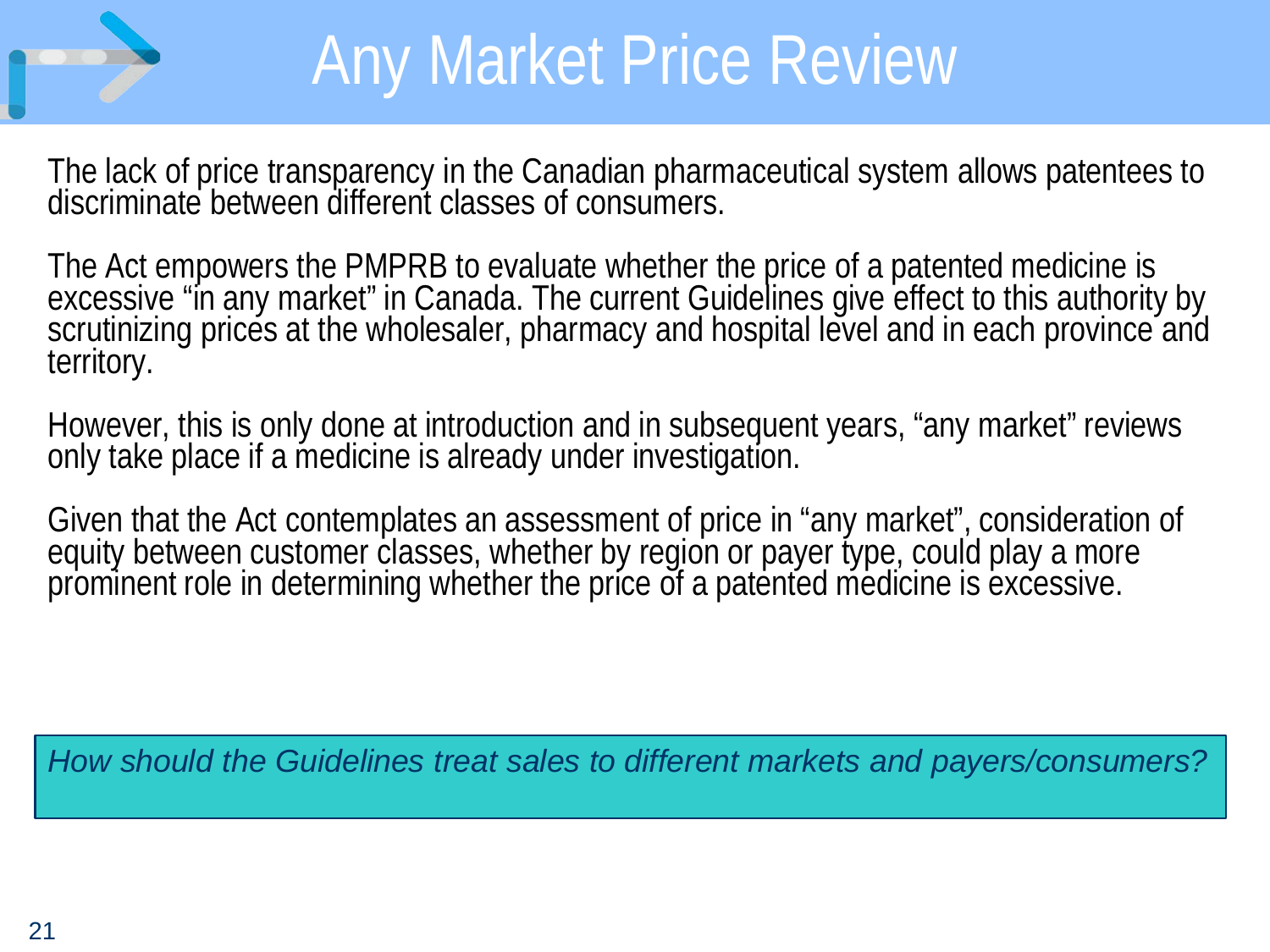

### Consultation Process

At this initial stage in consultations, the PMPRB is seeking generalized feedback, in the form of responses to a series of broadly framed questions.

Throughout the process, stakeholders and members of the public who wish to submit their views are respectfully requested to give due consideration to the following issues:

- the Supreme Court's interpretation of the PMPRB's consumer protection mandate
- affordability
- market power
- price transparency
- Canada's price gap with European countries
- price differentials between public and private payers
- regulatory burden
- R&D trends
- international best practices.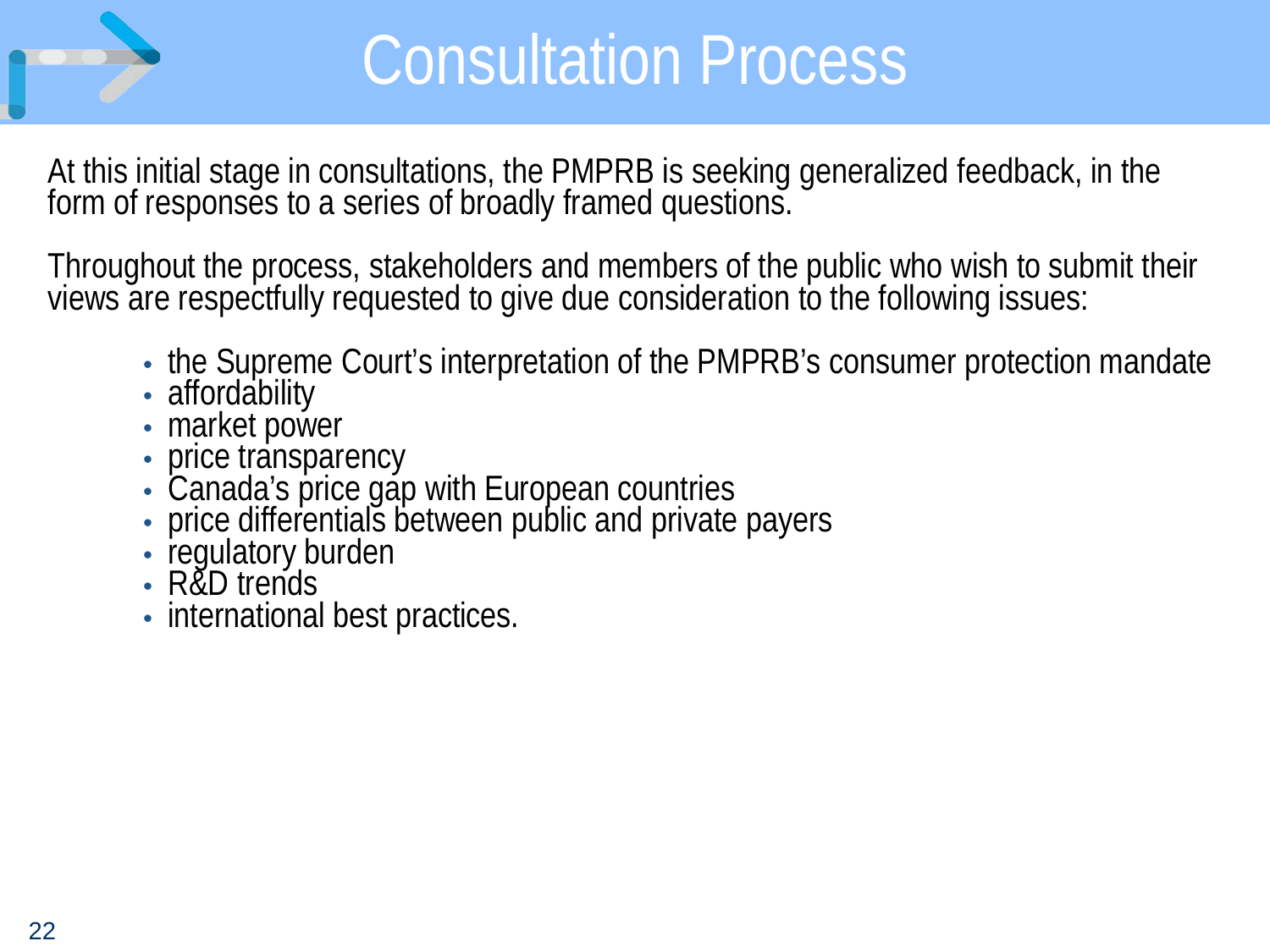

### 3 Phases of Consultations

| <b>Phase</b>                                                                   | <b>Steps</b>                                                                                                                                                                                                                                                                                                     | <b>Timelines</b>             |
|--------------------------------------------------------------------------------|------------------------------------------------------------------------------------------------------------------------------------------------------------------------------------------------------------------------------------------------------------------------------------------------------------------|------------------------------|
| Phase 1:<br>Consult with<br><b>Stakeholders</b><br>on Issues                   | <b>Publish Discussion Paper</b><br>$\bullet$<br>Meet with various stakeholder groups across Canada.<br>$\bullet$<br>Obtain written comments from stakeholders and the<br>$\bullet$<br>public on questions in the discussion paper<br>Gather and analyze all results from Phase 1 of<br>$\bullet$<br>consultation | Summer/Fall 2016             |
| Phase 2:<br>Engage<br><b>Stakeholders</b><br>and Gather<br><b>Expert Input</b> | Public Policy Hearing – invite stakeholders to appear<br>$\bullet$<br>before the Board and make representations in support of<br>their written submissions                                                                                                                                                       | <b>Fall/Winter 2017</b>      |
| Phase 3:<br>Presentation of<br>Proposed<br>Changes                             | Publication of proposed changes to Guidelines for<br>$\bullet$<br>comment through Notice and Comment Process<br>Strike multi-stakeholder forum(s) on specific issues and<br>$\bullet$<br>explore options for specific changes to the Guidelines                                                                  | <b>Spring/Summer</b><br>2017 |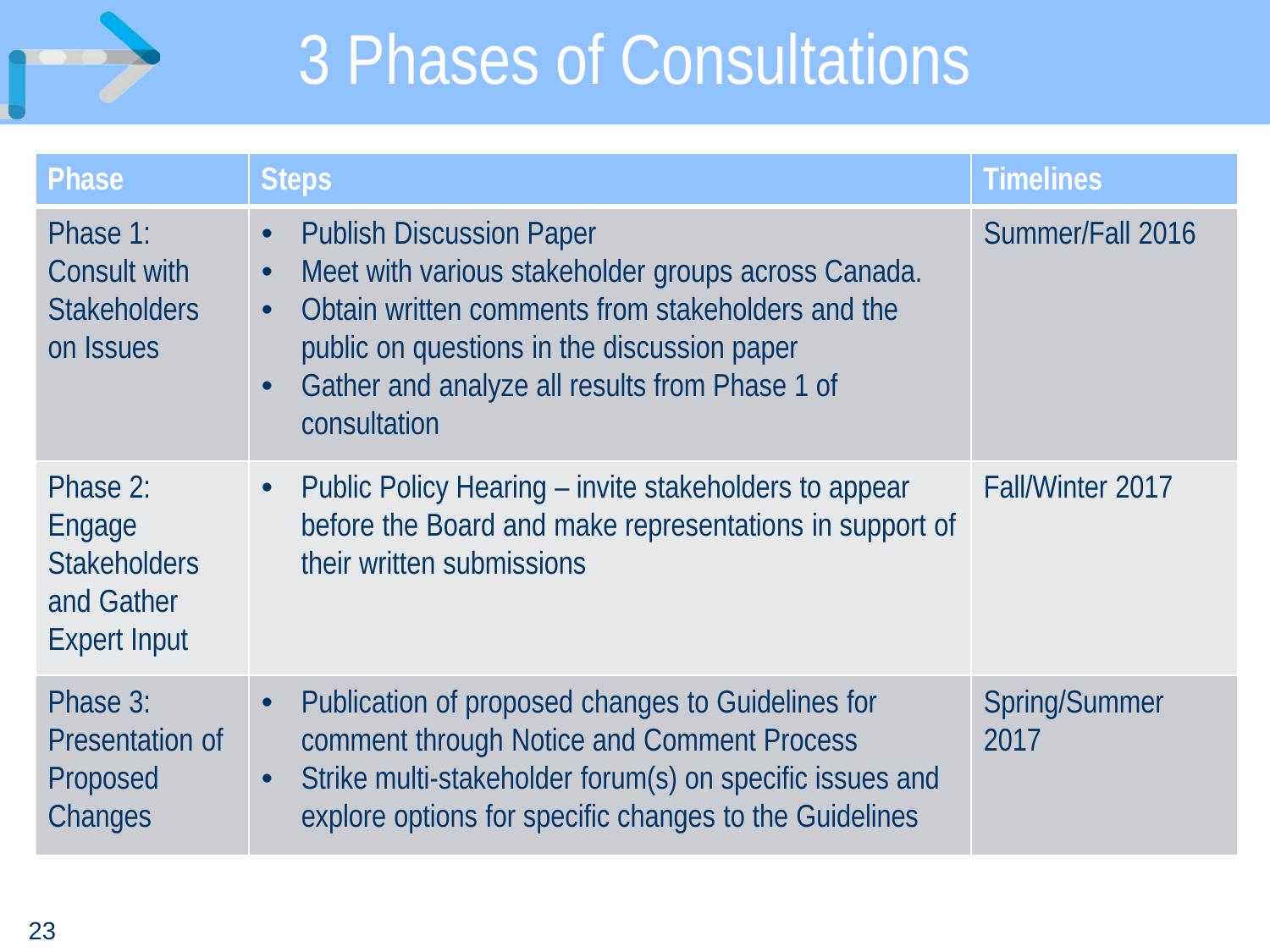

Written comments must be submitted by e-mail, letter mail or fax by October 24, 2016 to:

Patented Medicine Prices Review Board (Rethinking the Guidelines) Box L40, 333 Laurier Avenue West, Suite 1400 Ottawa, Ontario K1P 1C1

Fax: 613-952-7626 E-mail: [PMPRB.Consultations.CEPMB@pmprb-cepmb.gc.ca](mailto:PMPRB.Consultations.CEPMB@pmprb-cepmb.gc.ca)